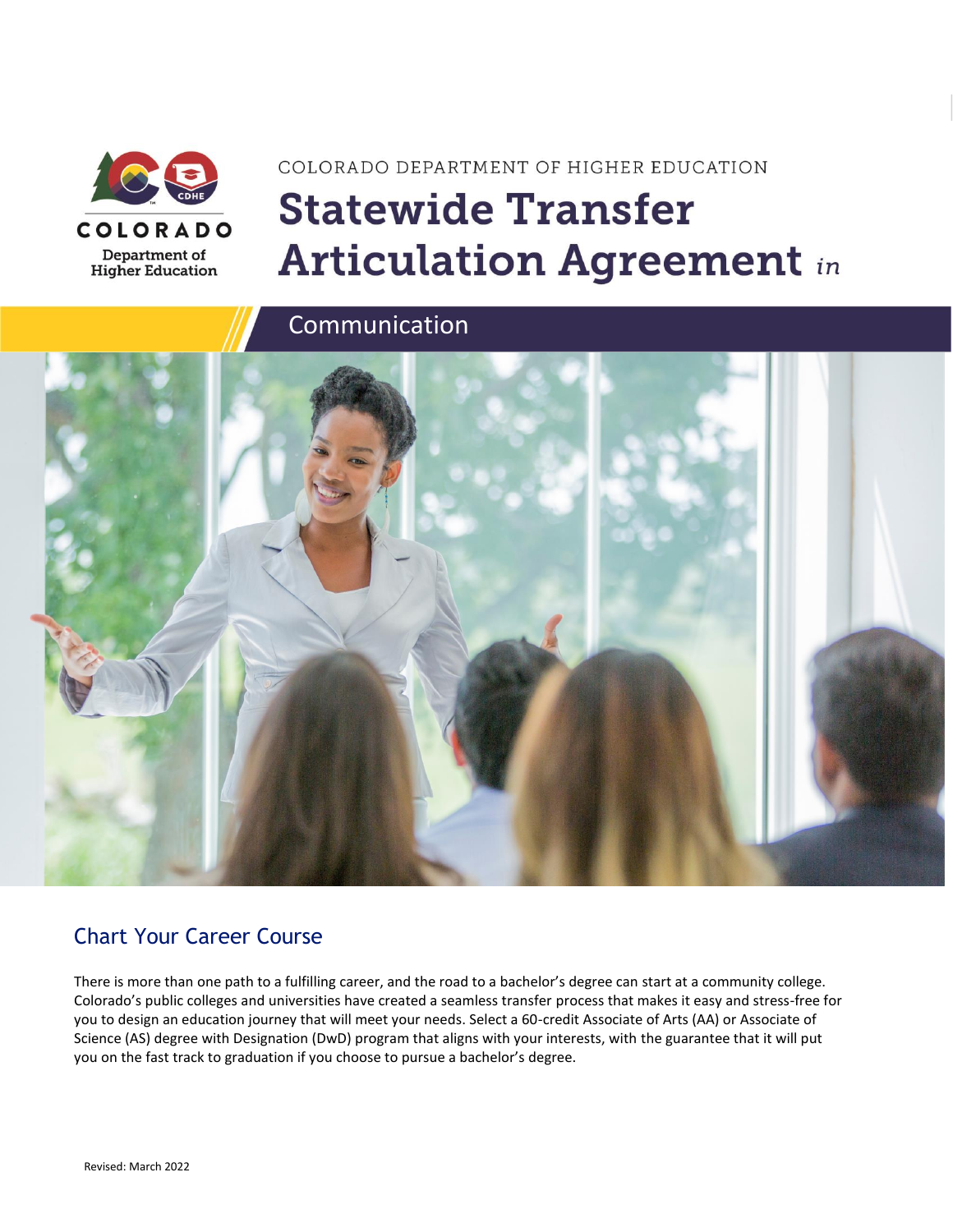# Introduction

Do you have a way with words? Do you enjoy writing and giving presentations? Put your talent and interests to good use with a career in Communication. This field offers an abundance of opportunities. Communication professionals can specialize in mass communication, public relations, marketing, or in TV and film production. They create content for websites, press releases, social media, and print publications, all with the goal of informing, inspiring, and motivating audiences. A Communication degree could lead to a role as a public relations manager, a digital media specialist, or a writer on a television show.

In an associate program in Communication, you will build your writing skills and learn about public speaking and debate. This degree is transferable to universities offering a bachelor's degree in Communication or Communication Studies.

The first year of a Communication program will include math and English courses to meet general education requirements. The completion of introductory math and English courses in your first year is proven to greatly increase the likelihood of crossing the graduation stage, boosting your momentum along the academic pathway you select. Other general education courses on your pathway will cover topics in Arts and Humanities, History, Social and Behavioral Sciences, and Natural and Physical Sciences.

Program-specific courses may begin as soon as your first semester. These courses will become more advanced as you move along your degree pathway. Through this sequence of courses, your knowledge of communication will grow and deepen. Coursework will include Public Speaking, Interpersonal Communication, and Group Communication. After completing a 60-credit associate degree, your degree pathway can continue with guaranteed transfer to a college that offers bachelor's degrees.

### **Degree Pathway Knowledge & Skills**

- Public speaking
- Writing styles
- Argumentation and debate
- Interpersonal communication
- Intercultural communication
- Research and analysis abilities
- Visual communication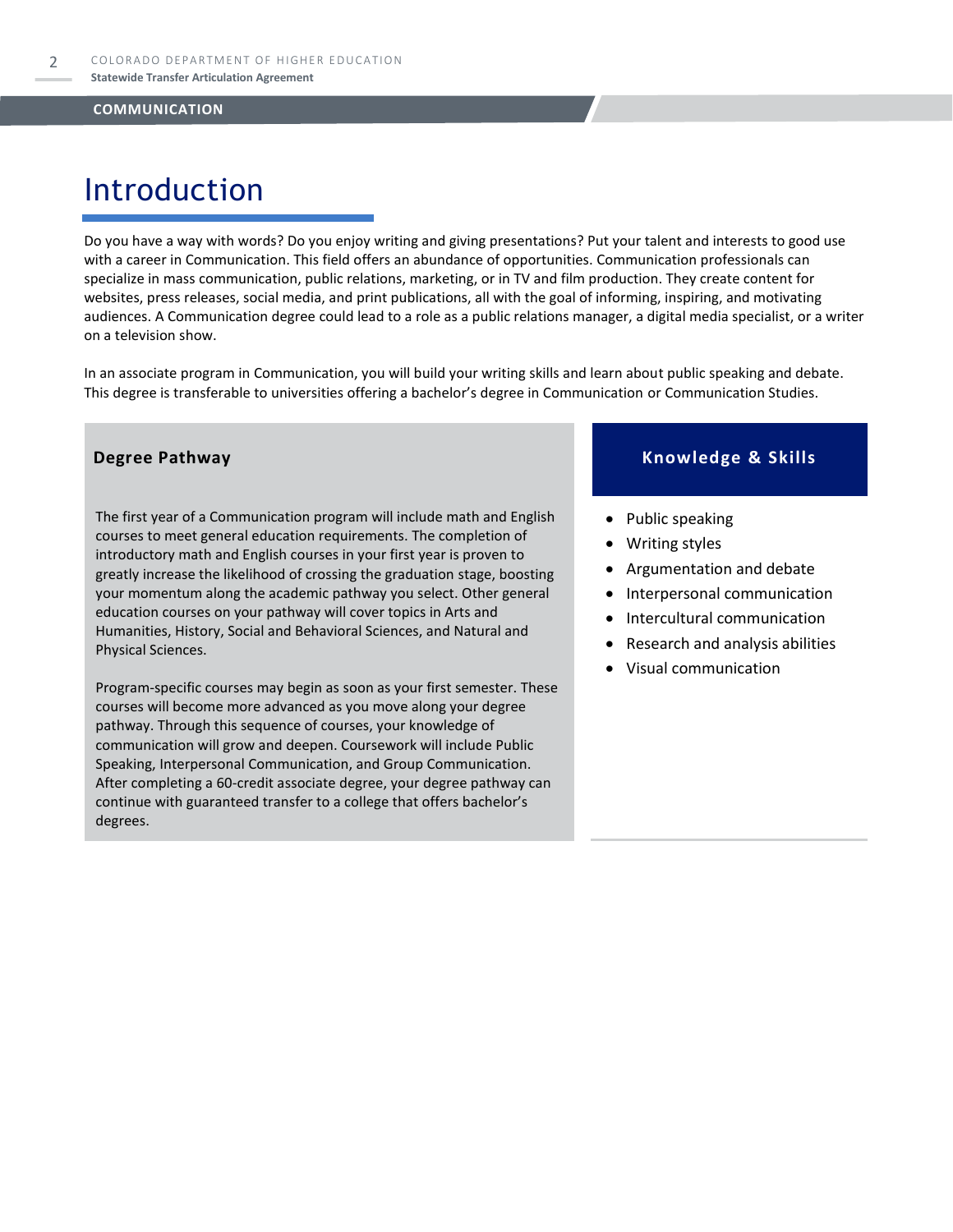# Participating Institutions

### **Earn an Associate Degree with Designation (DwD)**

*From one of these Colorado public community/junior colleges*

**Arapahoe Community College** [A.A. Communication] **Colorado Mountain College** [A.A. Communication] **Community College of Aurora** [A.A. Communication] **Community College of Denver** [A.A. Communication] **Front Range Community College** [A.A. Communication]

**Morgan Community College** [A.A. Communication] **Northeastern Junior College** [A.A. Communication] **Pikes Peak Community College** [A.A. Communication] **Pueblo Community College** [A.A. Communication] **Red Rocks Community College** [A.A. Communication]

### **For a Bachelor's Degree**

*From one of these Colorado public four-year institutions*

**Colorado State University-Ft Collins**  [B.A. Communication Studies]

**Colorado State University-Global Campus** [B.S. Communication]

**Metropolitan State University of Denver**  [B.A. Speech Communication; Organizational Communication emphasis]

**University of Colorado Boulder**  [B.A. Communication]

**University of Colorado Colorado Springs** [B.A. Communication; General Communication Studies emphasis]

**University of Colorado Denver** [B.A. Communication]

**University of Northern Colorado** [B.A. Communication Studies]

**Western Colorado University** [B.A. Communication Arts; Communication emphasis]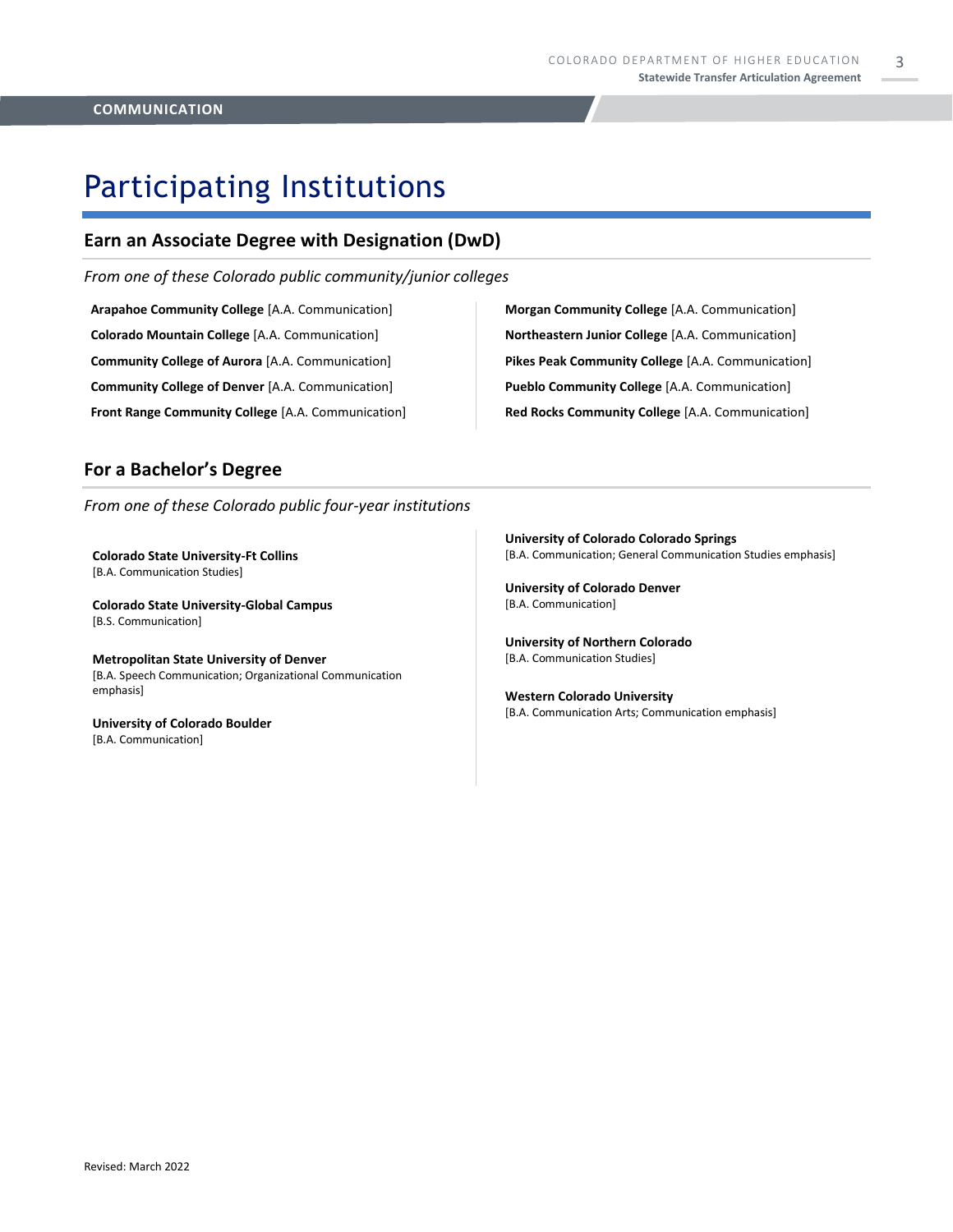# Prescribed Curriculum

## COMMUNICATION

| Required Courses that Fulfill General Education Requirements<br><b>31 CREDIT HOURS</b> |                               |                                                                                        |                                                                                                                                                            |  |
|----------------------------------------------------------------------------------------|-------------------------------|----------------------------------------------------------------------------------------|------------------------------------------------------------------------------------------------------------------------------------------------------------|--|
|                                                                                        | <b>Credit</b><br><b>Hours</b> | <b>Community College</b><br>Course No.                                                 | <b>Course Title or Category</b>                                                                                                                            |  |
| (Written)<br>Communication                                                             | 6                             | ENG 121/1021 and<br>ENG 122/1022 OR<br>ENG 122/1022 and a<br>GT Pathways CO3<br>course | English Composition I (GT-CO1) and English Composition II (GT-<br>$CO2$ ) OR<br>English Composition II (GT-CO2) and a GT Pathways CO3 course<br>$(GT-CO3)$ |  |
| <b>Mathematics</b>                                                                     | 3                             |                                                                                        | One GT Pathways Mathematics course (GT-MA1); prefer MAT 120<br><b>Mathematics for Liberal Arts</b>                                                         |  |
| <b>Arts &amp; Humanities</b>                                                           | 6                             |                                                                                        | Two GT Pathways Arts & Humanities courses<br><u>(GT-AH1, GT-AH2, GT-AH3, GT-AH4)</u>                                                                       |  |
| <b>History</b>                                                                         | 3                             |                                                                                        | One GT Pathways History course (GT-HI1)                                                                                                                    |  |
| Social &                                                                               | 3                             | COM 220/2300                                                                           | Intercultural Communication (GT-SS3)                                                                                                                       |  |
| <b>Behavioral Sciences</b>                                                             | 3                             | One GT Pathways SS1,<br>SS2, or SS3 course                                             | One GT Pathways Social & Behavioral Sciences course (GT-SS1, GT-<br><b>SS2, GT-SS3)</b>                                                                    |  |
| Natural &<br><b>Physical Sciences</b>                                                  | 7                             |                                                                                        | Two GT Pathways Natural & Physical Sciences courses (GT-SC1, GT-<br>SC2), one must be with laboratory (GT-SC1)                                             |  |

### Additional Required Courses<sup>\*</sup> **18** CREDIT HOURS

| <b>Credit</b><br><b>Hours</b>                             | Course No.   | <b>Course Title</b>                                                                                                                                                  |
|-----------------------------------------------------------|--------------|----------------------------------------------------------------------------------------------------------------------------------------------------------------------|
| 3                                                         | COM 115/1150 | <b>Public Speaking</b>                                                                                                                                               |
| 3                                                         | COM 125/1250 | Interpersonal Communication (GT-SS3)                                                                                                                                 |
| 3                                                         | COM 217/2220 | Group Communication (GT-SS3)                                                                                                                                         |
| 6                                                         |              | Choose two (2) GT Pathways courses (total of 6 credits) from<br>either:<br>History (GT-HI1) OR<br>٠<br>Social & Behavioral Sciences (GT-SS1, GT-SS2, or GT-SS3)<br>٠ |
| 3<br>Choose one (1) three-credit course with a COM prefix |              |                                                                                                                                                                      |

Electives **11** CREDIT HOURS

Total **60** CREDIT HOURS

\*If these credits are not required for the major at a receiving 4-year institution, they will be applied to the Bachelor's degree as elective credit towards graduation. Please check with the receiving institution to determine in which way these courses will be applied.

Please Note: Additional COM courses beyond the 4 courses (12 credit hours) identified above in the Additional Required Courses section may not count toward the Communication major at the receiving four-year institution. See explanation in Limitations section.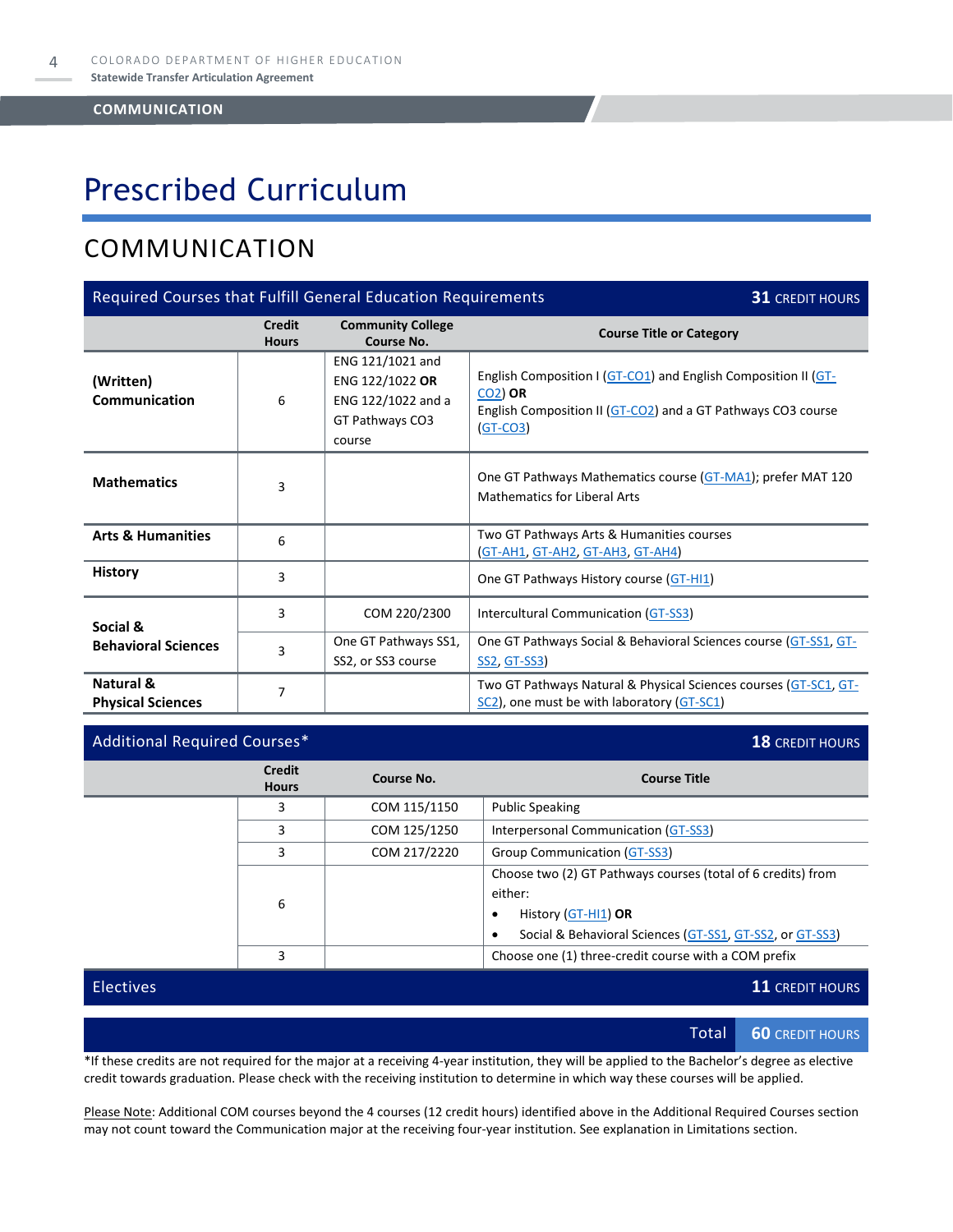# Course Planner

## COMMUNICATION DEGREE PLAN

### STUDENT NAME

| Institution:                   |                   |                     |                     |                  |  |
|--------------------------------|-------------------|---------------------|---------------------|------------------|--|
| <b>Semester</b>                | <b>Course No.</b> | <b>Course Title</b> | <b>Credit Hours</b> | <b>Completed</b> |  |
|                                |                   |                     |                     |                  |  |
|                                |                   |                     |                     |                  |  |
|                                |                   |                     |                     |                  |  |
|                                |                   |                     |                     |                  |  |
|                                |                   |                     |                     |                  |  |
|                                |                   |                     |                     |                  |  |
| <b>Total Credits Completed</b> |                   |                     |                     |                  |  |

| Institution:                   |                   |                     |                     |                  |  |
|--------------------------------|-------------------|---------------------|---------------------|------------------|--|
| Semester                       | <b>Course No.</b> | <b>Course Title</b> | <b>Credit Hours</b> | <b>Completed</b> |  |
|                                |                   |                     |                     |                  |  |
|                                |                   |                     |                     |                  |  |
|                                |                   |                     |                     |                  |  |
|                                |                   |                     |                     |                  |  |
|                                |                   |                     |                     |                  |  |
|                                |                   |                     |                     |                  |  |
| <b>Total Credits Completed</b> |                   |                     |                     |                  |  |

| Institution:                   |                   |                     |                     |                  |  |
|--------------------------------|-------------------|---------------------|---------------------|------------------|--|
| <b>Semester</b>                | <b>Course No.</b> | <b>Course Title</b> | <b>Credit Hours</b> | <b>Completed</b> |  |
|                                |                   |                     |                     |                  |  |
|                                |                   |                     |                     |                  |  |
|                                |                   |                     |                     |                  |  |
|                                |                   |                     |                     |                  |  |
|                                |                   |                     |                     |                  |  |
|                                |                   |                     |                     |                  |  |
| <b>Total Credits Completed</b> |                   |                     |                     |                  |  |

| Institution:                   |                   |                     |                     |                  |  |
|--------------------------------|-------------------|---------------------|---------------------|------------------|--|
| Semester                       | <b>Course No.</b> | <b>Course Title</b> | <b>Credit Hours</b> | <b>Completed</b> |  |
|                                |                   |                     |                     |                  |  |
|                                |                   |                     |                     |                  |  |
|                                |                   |                     |                     |                  |  |
|                                |                   |                     |                     |                  |  |
|                                |                   |                     |                     |                  |  |
|                                |                   |                     |                     |                  |  |
| <b>Total Credits Completed</b> |                   |                     |                     |                  |  |

Revised: March 2022

5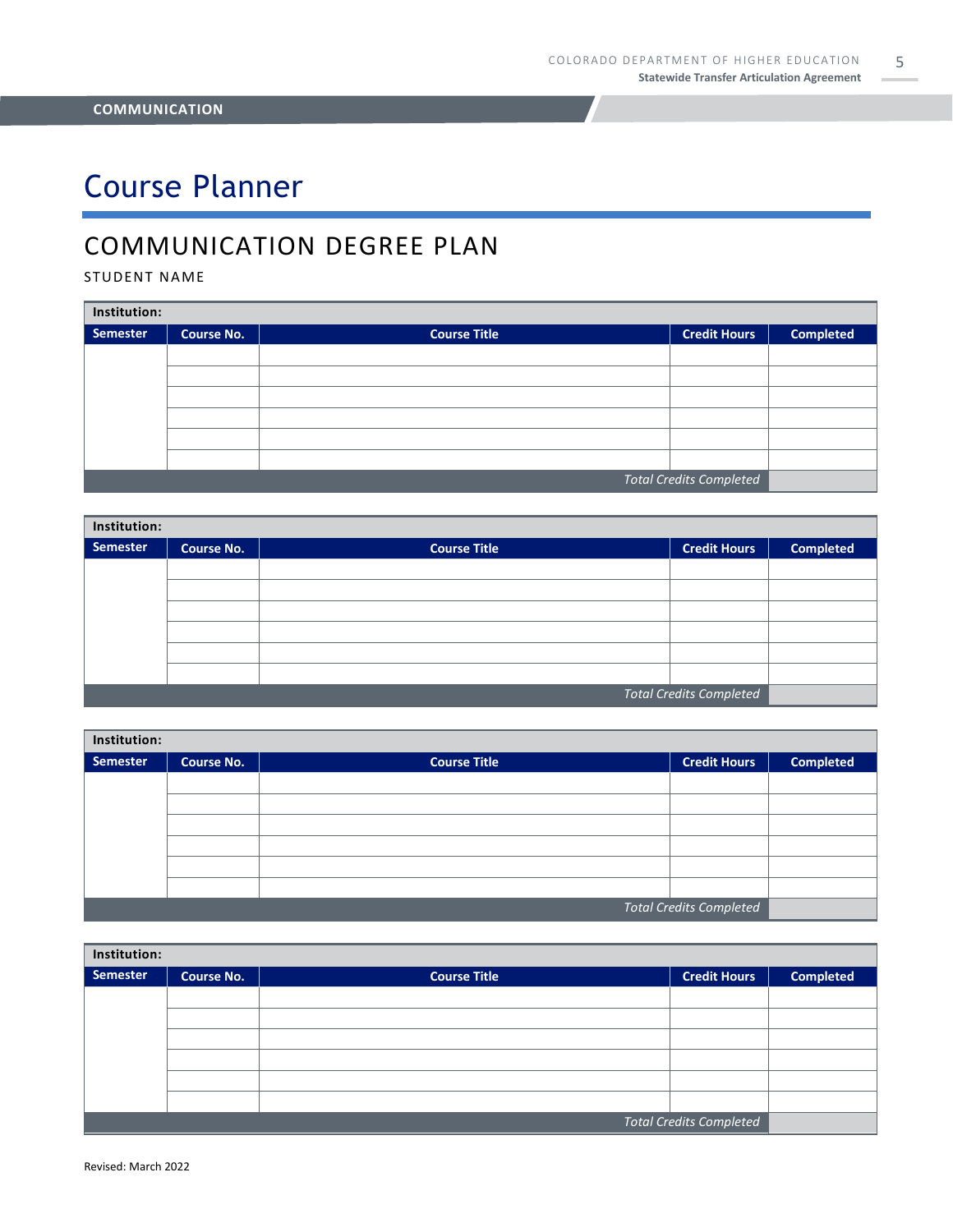# Contractual Language

### **INTRODUCTION**

A statewide transfer articulation agreement identifies the community college courses students need to take in order to graduate from a community college with a 60-credit Associate of Arts (AA) or Associate of Science (AS) degree with designation (DwD). Students are responsible for informing the admissions counselor or transfer advisor at their receiving four-year institution that they are completing a DwD.

It is important for students to understand that completion of an AA or AS degree within two years requires them to complete an average of 15 credits per semester (or 30 credits per year). Also, research shows that students who take classes in their major area within their first 30 credit hours are more likely to persist and graduate.

The guarantees and limitations below describe the minimum requirements to which all participating institutions have agreed. Students who believe an institution is not meeting the guarantees described below can file a complaint with the [CDHE.](https://highered.colorado.gov/filing-student-complaint)

### **GUARANTEES**

Students who complete a DwD pursuant to the prescribed curriculum in this statewide transfer articulation agreement **and** pass all 60 credits with a C- or higher **and** are admitted to the receiving institution's corresponding degree program (see cover page) are guaranteed the following:

- 1. Junior standing with no more than 60 remaining credits to meet the graduation requirements for the baccalaureate degree program covered by this articulation agreement.
- 2. Completion of the receiving institution's lower division general education requirements as defined by the GT Pathways curriculum.
- 3. The same graduation requirements as students who begin and complete this degree program at the four-year institution.
- 4. Admission to all Colorado public baccalaureate awarding institutions (*except* Colorado School of Mines) is guaranteed to applicants who have completed any AA or AS degree from a Colorado public two-year institution after high school graduation, provided certain requirements are met. To see these requirements, please refer to the Colorado Commission on Higher Education's Admissions [Standards Policy](https://highered.colorado.gov/sites/highered/files/2020-03/i-partf_0.pdf), section titled "Guaranteed Transfer Admissions" [here.](https://highered.colorado.gov/educators/policy-funding/cche-policies-procedures) Please note: Students transferring to a University of Colorado institution (Boulder, Colorado Springs, Denver) must satisfy the CU System's MAPS (Minimum Academic Preparation Standards) requirement.
- 5. Per the Commission's [Prior Learning Assessment](https://highered.colorado.gov/sites/highered/files/2020-03/i-partx.pdf) policy, section 2.07, and pursuant to Colorado Revised Statutes §23-1-108 (7)(b)(II)(A), "a state institution of higher education that admits as a junior a student who holds an associate of arts degree, associate of applied science degree, or associate of science degree that is the subject of a statewide degree transfer agreement shall not require the student to complete any additional courses to fulfill general education requirements", and that the receiving institution of higher education is responsible for the total cost of tuition "for any credit hours that exceed the total credit hours required for a native student or that extend the total time to receive the degree beyond that required for a native student".
- 6. The Commission's Prior Learning Assessment policy also states "every Colorado public institution of higher education shall accept in transfer from within the institution and from other state institutions of higher education prior learning assessment credit awarded for GT Pathways requirements" (section 3.01), and "Colorado public institutions of higher education shall not prohibit students from meeting general education/GT Pathways requirements with prior learning assessment credit" (section 3.02).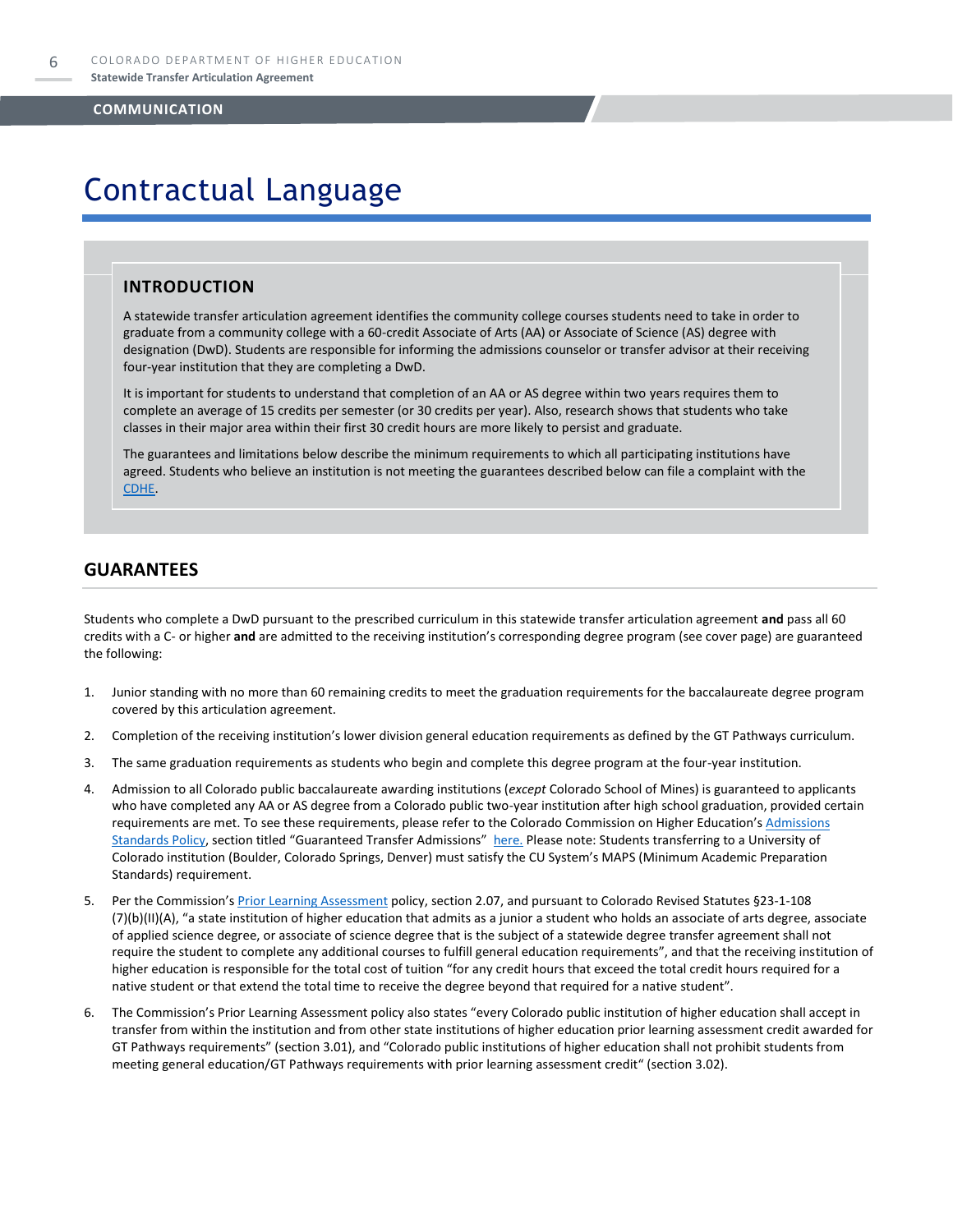### **LIMITATIONS**

- 1. Students must meet all admission and application requirements at the receiving institution including the submission of all required documentation by stated deadlines. Students are advised to consult with the Office of Admissions at the institution to which they intend to transfer.
- 2. Only courses with grades of C- or higher are guaranteed to transfer.
- 3. Admission to a receiving institution does not guarantee enrollment in a specific degree program. Some programs at receiving institutions have controlled entry due either to space limitations or academic requirements.
- 4. The credit and course transfer guarantees described in this agreement apply to the specific degree programs covered by this agreement (see cover page). If the student changes majors, receiving institutions will evaluate application of the courses designated in this agreement to other degree programs on a course-by-course basis.
- 5. Students are allowed to use credits awarded by exam, such as AP (Advanced Placement) and IB (International Baccalaureate), as long as those exams are listed on the exam table[s here,](https://highered.colorado.gov/get-credit-for-what-you-already-know) or may use challenge exams to fulfill GT Pathways requirements (not necessarily major requirements) and those credits are guaranteed to transfer and apply to GT Pathways requirements at the receiving institution per the Colorado Commission on Higher Education's Policy I, X: Prior Learning Assessment. See the [entire policy](https://highered.colorado.gov/sites/highered/files/2020-03/i-partx.pdf) for more information.
- 6. The receiving institution shall accept all applicable credits earned within ten years of transfer to the receiving institution. Credits earned more than ten years earlier will be evaluated on a course-by-course basis.
- 7. All the courses a student needs to take in the associate degree program covered by this statewide transfer articulation agreement are listed in the prescribed curriculum. Course substitutions are allowed as long as the student and both the sending and receiving institutions agree to the substitution; such agreement should be documented in writing and the student should keep a copy until the baccalaureate degree is conferred. Note that if students substitute a course, then this is no longer a statewide agreement and some of the guarantees are only for the receiving institution that agreed to the substitution. **Any additional courses taken in the discipline covered by this agreement might not count toward the requirements of the major at the receiving institution.** Students can avoid this problem by taking no more courses in the discipline beyond those identified in the prescribed curriculum. STUDENTS SHOULD CONSULT THE PROGRAM ADVISOR AT THE RECEIVING INSTITUTION FOR GUIDANCE. Any advisement from an academic advisor should be obtained IN WRITING.
- 8. Students seeking K-12 teacher licensure may not use this agreement because teacher preparation programs have different requirements for educator licensure.

*Because of the limitations above, students must consult with the Office of Admissions at the institution to which they are transferring.*

### **Addendum to Agreement**

Students who do not complete an AA/AS degree can use the prescribed curriculum in a statewide transfer articulation agreement as a common advising guide for transfer to all public institutions that offer the designated bachelor's degree program. Please note the following:

- 1. Students are guaranteed application of general education courses completed with a C- or higher in the prescribed curriculum in this agreement up to the established maximum in each GT Pathways content area.
- 2. Except in special cases (e.g., the partial completion of a required sequence of courses or variation in the number of credit hours institutions award for course equivalents), students can expect that courses specified within the prescribed curriculum in this agreement, successfully completed with a C- or higher, will fulfill the relevant course requirements in the designated major.
- 3. Receiving institutions will evaluate all courses other than those specified in this agreement on a course-by-course basis.

Students transferring without a completed AA/AS degree must consult with the Office of Admissions at the institution to which they are transferring to review the issues identified above, and to make sure they meet all admission and application requirements at the receiving institution, including the submission of all required documentation by stated deadlines.

This agreement will be reviewed by disciplinary faculty no less frequently than every five years. *The agreement will remain in force until such time as it is formally modified or terminated.*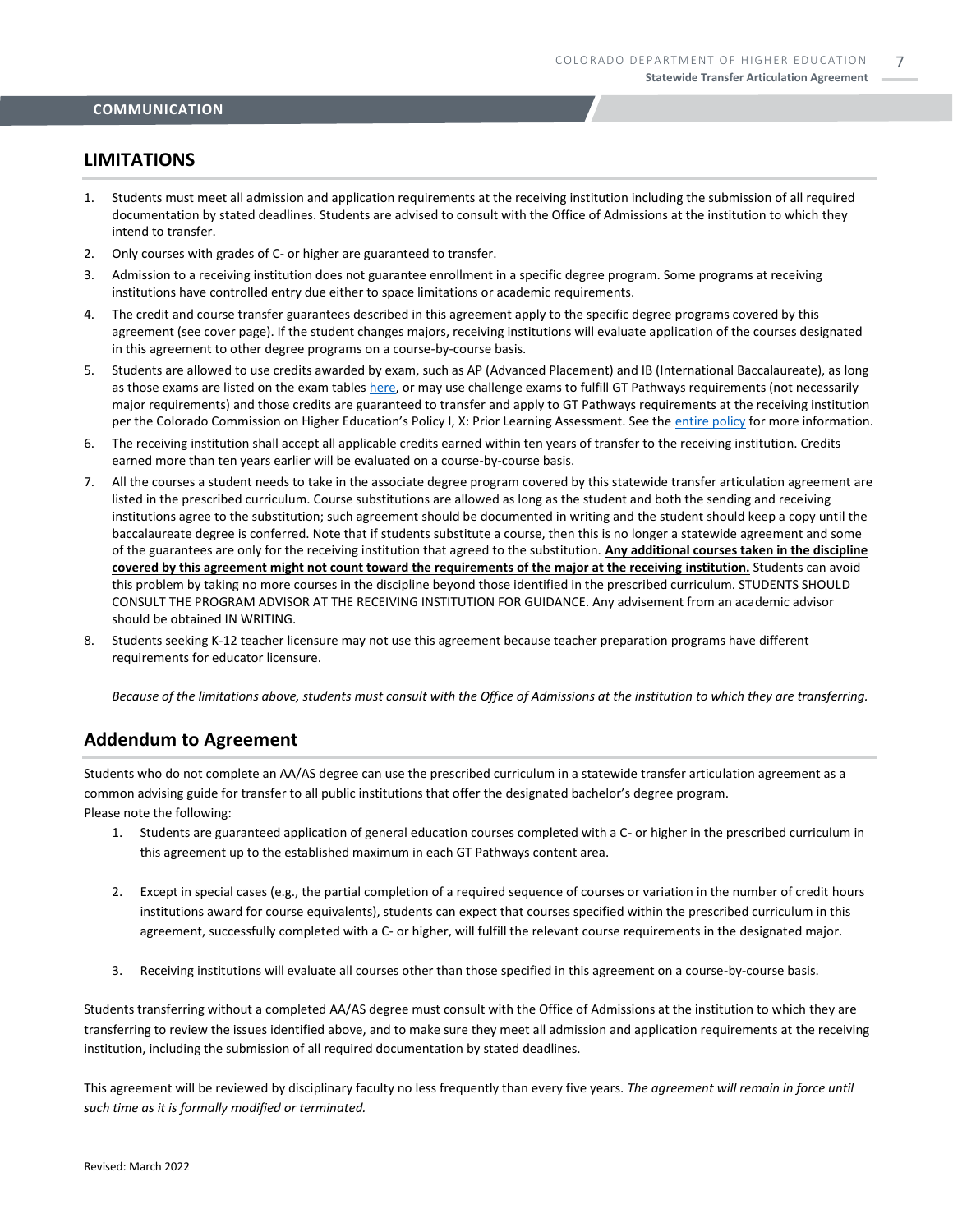The Department of Higher Education – in consultation with the General Education Council – may make minor technical changes to this agreement on behalf of participating institutions. The most current version of the agreement can be found on the [CDHE website.](https://highered.colorado.gov/transfer-degrees) Institutions that wish to join or withdraw from this agreement should consult the Division of Academic Affairs at the Colorado Department of Higher Education. Terms and processes are outlined in the Commission's policy on Statewide Transfer and GT Pathways, available at the [CDHE website.](https://highered.colorado.gov/educators/policy-funding/general-education-ge-council/gtpathways/transfer-agreements)

A paper or hard copy of this document may not be the most current version of the agreement—check th[e website](https://highered.colorado.gov/transfer-degrees) of the Colorado Department of Higher Education for the most current version.

*Signatures from institutional/system Chief Academic Officers for all participating institutions, as listed on the cover page, have signed this agreement. Signatures of Chief Academic Officers, who possess or have been delegated authority to enter into this agreement on behalf of their institution or institutions (in some cases by the institutional or system governing board), are on file in the Division of Academic Affairs at the Colorado Department of Higher Education.*